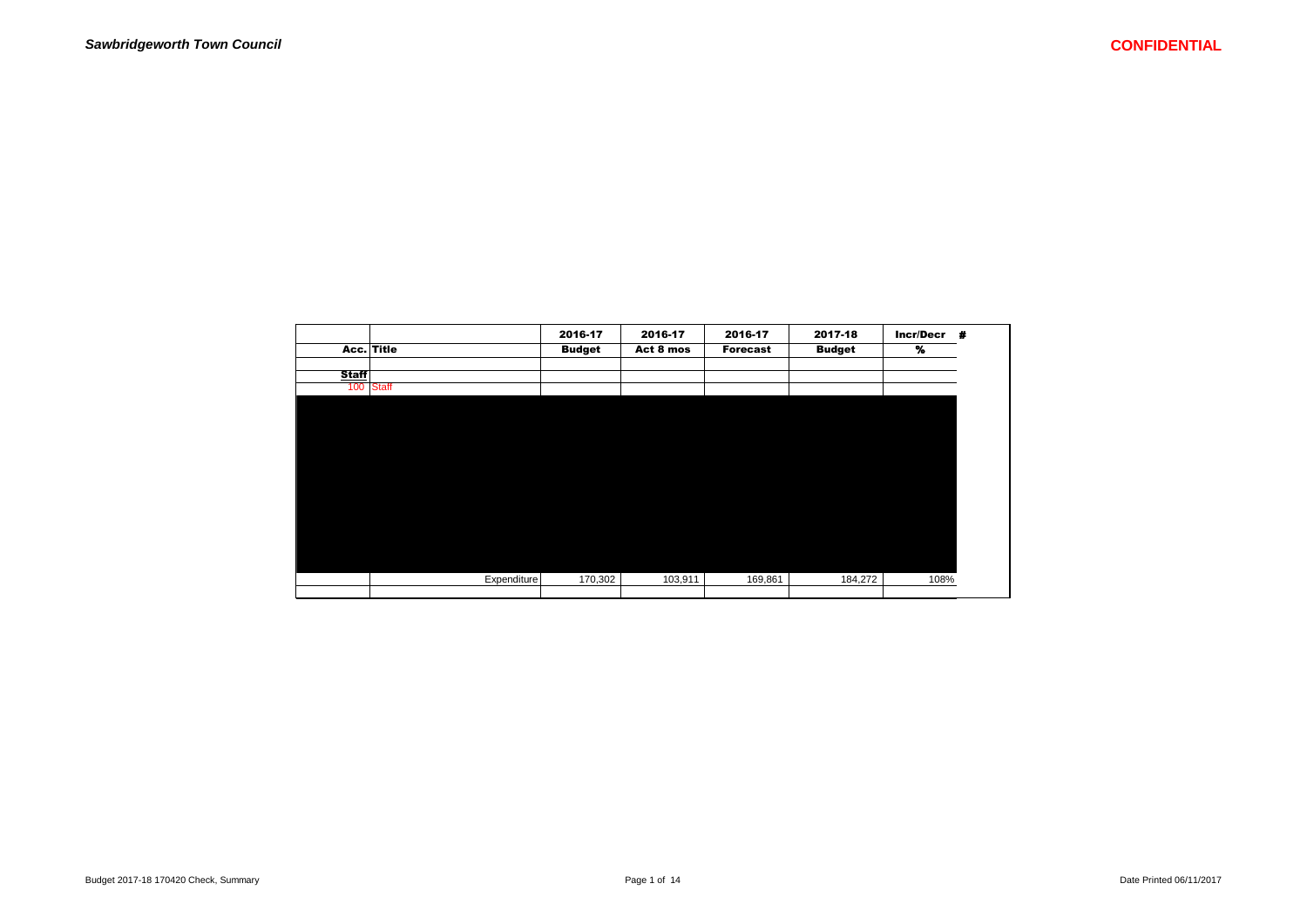|                             |                               | 2016-17       | 2016-17     | 2016-17         | 2017-18       | Incr/Decr # |
|-----------------------------|-------------------------------|---------------|-------------|-----------------|---------------|-------------|
|                             | Acc. Title                    | <b>Budget</b> | Act 8 mos   | <b>Forecast</b> | <b>Budget</b> | %           |
|                             |                               |               |             |                 |               |             |
| <b>Finance &amp; Policy</b> |                               |               |             |                 |               |             |
|                             |                               |               |             |                 |               |             |
| 200                         | <b>General Administration</b> |               |             |                 |               |             |
|                             | 4029 Salary Recharge          | 0             | $\mathbf 0$ | $\mathbf 0$     | $\mathbf 0$   |             |
|                             | 4045 Agency Labour            | 0             | $\mathbf 0$ | $\mathbf 0$     | 0             |             |
|                             | 4050 Office equipment         | $\mathbf 0$   | 0           | $\mathbf 0$     | $\mathbf 0$   |             |
|                             | 4065 Newsletter               | 1,200         | $\Omega$    | $\Omega$        | 600           | 50%         |
|                             | 4070 Subscriptions            | 1,500         | 1,524       | 1,524           | 1,800         | 120%        |
|                             | 4075   IT Support             | 3,000         | 5,516       | 7,000           | 4,800         | 160%        |
|                             | 4080 Training (Members)       | 600           | 272         | 600             | 600           | 100%        |
|                             | 4081 Members Travel Exes      | 0             | 507         | 600             | 120           |             |
|                             | 4082 Training (Staff)         | $\Omega$      | 200         | 600             | 600           |             |
|                             | 4083 Clerks Exes              | 0             | 48          | 100             | 500           |             |
|                             | 4085 Staff Development        | 1.800         | 87          | 150             | 1.800         | 100%        |
|                             | 4090 IT Development           | 500           | $\Omega$    | $\Omega$        | 1,000         | 200%        |
|                             | 4095 Photocopy Charges        | 1.000         | 781         | 1,000           | 1,000         | 100%        |
|                             | 4100 Telephone/Broadband      | 2,200         | 1.277       | 1,916           | 2,400         | 109%        |
|                             | 4105 Postage                  | 750           | 499         | 749             | 750           | 100%        |
|                             | 4110 Stationery               | 750           | 594         | 891             | 750           | 100%        |
|                             | 4115   Insurance              | 5,800         | 5,954       | 5,954           | 6,000         | 103%        |
|                             | 4120 Bank Charges             | 400           | 197         | 296             | 500           | 125%        |
|                             | 4125 Repairs and Renewals     | 500           | $\Omega$    | $\Omega$        | 500           | 100%        |
|                             | 4130 Staff Care               | 1,800         | 3,508       | 4,000           | 1,800         | 100%        |
|                             | 4135 Office Care              | 1.800         | 2.129       | 2.500           | 1.800         | 100%        |
|                             | 4140 Office Equipment         | 1,200         | 55          | 55              | 1,200         | 100%        |
|                             | 4145 Asset Purchases          | $\Omega$      | $\mathbf 0$ | $\mathbf 0$     | 2,000         |             |
|                             | 4180 Accountancy Services     | 1,000         | $\Omega$    | $\Omega$        | 1,000         | 100%        |
|                             | 4185 Audit                    | 1,000         | 1.000       | 1,000           | 1,800         | 180%        |
|                             | 4190 Professional Fees        | 2,700         | $\Omega$    | 2.700           | 2.700         | 100%        |
|                             | 4195 Tourism                  | 1,000         | 56          | 150             | $\Omega$      | 0%          |
|                             | 4200 Web-site                 | 500           | $\mathbf 0$ | $\mathbf 0$     | 1.000         | 200%        |
|                             | 4205 Business Assn            | 2,000         | $\Omega$    | 0               | 0             | 0%          |
|                             | 4215 Town Signs               | $\Omega$      | $-762$      | $\Omega$        | $\Omega$      |             |
|                             | 4990 Contingency              | 2,400         | $\Omega$    | 2,000           | 2,500         | 104%        |
| 4999                        | Misc. Costs                   | 14,700        | 14,244      | 14,244          | $\Omega$      | 0%          |
|                             | Expenditure                   | 50,100        | 37.686      | 48.028          | 39,520        | 79%         |
|                             |                               |               |             |                 |               |             |
|                             |                               |               |             |                 |               |             |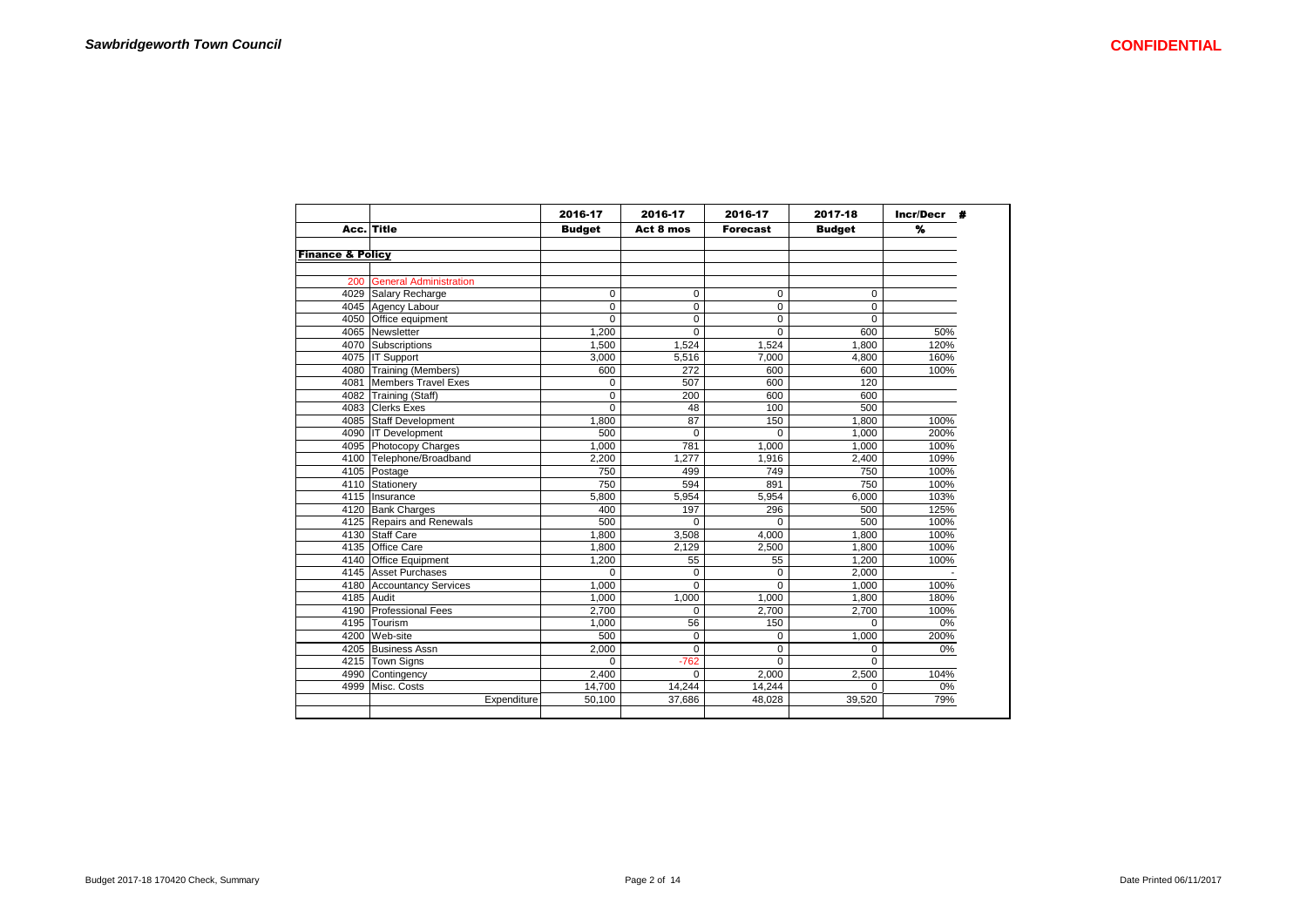|           |                                                      | 2016-17        | 2016-17        | 2016-17         | 2017-18       | <b>Incr/Decr</b> | я |
|-----------|------------------------------------------------------|----------------|----------------|-----------------|---------------|------------------|---|
|           | Acc. Title                                           | <b>Budget</b>  | Act 8 mos      | <b>Forecast</b> | <b>Budget</b> | %                |   |
|           |                                                      |                |                |                 |               |                  |   |
|           | 1076 Precept                                         | 248,065        | 248,065        | 248,065         | 267,910       | 108.0%           |   |
|           | 1077 Council Tax Support Grant                       | 0              | 0              | $\Omega$        |               |                  |   |
|           | 1078 New Homes Bonus                                 | 64,004         | 64,004         | 64,004          | 50,841        | 79%              |   |
|           | 1080 s106 income                                     | 0              | $\Omega$       | $\Omega$        | $\Omega$      |                  |   |
|           | 1085   Insurance Claims                              | $\mathbf 0$    | $\mathbf 0$    | $\mathbf 0$     | $\mathbf 0$   |                  |   |
|           | 1090 Interest Received                               | 750            | 187            | 250             | 250           | 33%              |   |
|           | 1100 Asset Disposal                                  | 0              | $\mathbf 0$    | $\Omega$        | 1,000         |                  |   |
|           | 1150 Grants Received                                 | 0              | $\mathbf 0$    | $\mathbf 0$     | 0             |                  |   |
|           | 1160 Donations Received                              | $\overline{0}$ | $\overline{0}$ | $\mathbf 0$     | $\Omega$      |                  |   |
|           | 1999 Misc. Income                                    | 0              | $\mathbf 0$    | $\mathbf 0$     | $\Omega$      |                  |   |
|           | Income                                               | 312,819        | 312,256        | 312,319         | 320,001       | 102%             |   |
|           |                                                      |                |                |                 |               |                  |   |
|           | Net Expenditure over Income                          | $-262,719$     | $-274,570$     | $-264,292$      | $-280,481$    | 107%             |   |
|           |                                                      |                |                |                 |               |                  |   |
|           |                                                      |                |                |                 |               |                  |   |
|           |                                                      |                |                |                 |               |                  |   |
| 210       | <b>Democratic Services</b><br>4210 Election Expenses | $\pmb{0}$      | $\mathbf 0$    | 4,000           | $\pmb{0}$     |                  |   |
|           | 4315 Mayors Allowance                                | 1,250          | 640            |                 | 1,250         | 100%             |   |
|           | 4320 Mayors Contingency                              | 250            | $\mathbf 0$    | 1,250<br>250    | 250           | 100%             |   |
|           | 4325 Mayors Charity Event                            | 500            | 2,140          | 2,140           | $\mathbf 0$   |                  |   |
|           | 4330 Civic Events                                    | 500            | 1,194          | 1,500           | 2,500         |                  |   |
|           | 4335 Civic Dinner                                    | 500            | 5,546          | 5,546           | $\Omega$      |                  |   |
|           | 4340 Civic Hospitality Twinning                      | 250            | $\Omega$       | 250             | 500           |                  |   |
|           | Expenditure                                          | 3,250          | 9,520          | 14,936          | 4,500         | 138%             |   |
|           |                                                      |                |                |                 |               |                  |   |
|           | 1325 Mayors Charity Income                           | 500            | 696            | 2,140           | $\pmb{0}$     |                  |   |
|           | 1335 Civic Dinner Income                             | 500            | 260            | 5,546           | $\Omega$      |                  |   |
|           | Income                                               | 1,000          | 956            | 7,686           | $\mathbf 0$   |                  |   |
|           |                                                      |                |                |                 |               |                  |   |
|           | Net Expenditure over Income                          | 2,250          | 8,564          | 7,250           | 4,500         | 200%             |   |
|           |                                                      |                |                |                 |               |                  |   |
|           |                                                      |                |                |                 |               |                  |   |
| 220       | Grants                                               |                |                |                 |               |                  |   |
|           | 4350 SYPRC                                           | 2,000          | $\mathbf 0$    | 2,000           | 2,000         | 100%             |   |
|           | 4355 Hailey Centre                                   | 2,000          | $\Omega$       | 2,000           | 2,000         | 100%             |   |
|           | 4330 Twinning - Bry                                  | 2,000          | 2,000          | 2,000           | 2,000         | 100%             |   |
|           | 4365 Twinning - Moosberg                             | 1,000          | 1.000          | 1,000           | $\mathbf 0$   |                  |   |
| 4370 s137 |                                                      | 100            | $\mathbf 0$    | 100             | 100           | 100%             |   |
|           | 4375 Citizens' Awards                                | 250            | $\mathbf 0$    | 250             | 250           | 100%             |   |
|           | 4380 Other                                           | 5,000          | 200            | 1,250           | 2,500         | 50%              |   |
|           | Expenditure                                          | 12,350         | 3,200          | 8,600           | 8,850         | 72%              |   |
|           |                                                      | $\mathbf 0$    | $\mathbf 0$    | $\mathbf 0$     | $\mathbf 0$   |                  |   |
|           | Income                                               |                |                |                 |               |                  |   |
|           | Net Expenditure over Income                          | 12,350         | 3,200          | 8,600           | 8,850         | 72%              |   |
|           |                                                      |                |                |                 |               |                  |   |
|           | Finance & Policy - Expenditure                       | 236,002        | 154,317        | 241,424         | 237,142       | 100%             |   |
|           | Income                                               | 313,819        | 313,212        | 320,005         | 320,001       | 102%             |   |
|           |                                                      |                |                |                 |               |                  |   |
|           | 1&2. Finance & Policy Outcome                        | $-77,817$      | $-158,895$     | $-78,581$       | $-82,859$     | 106%             |   |
|           |                                                      |                |                |                 |               |                  |   |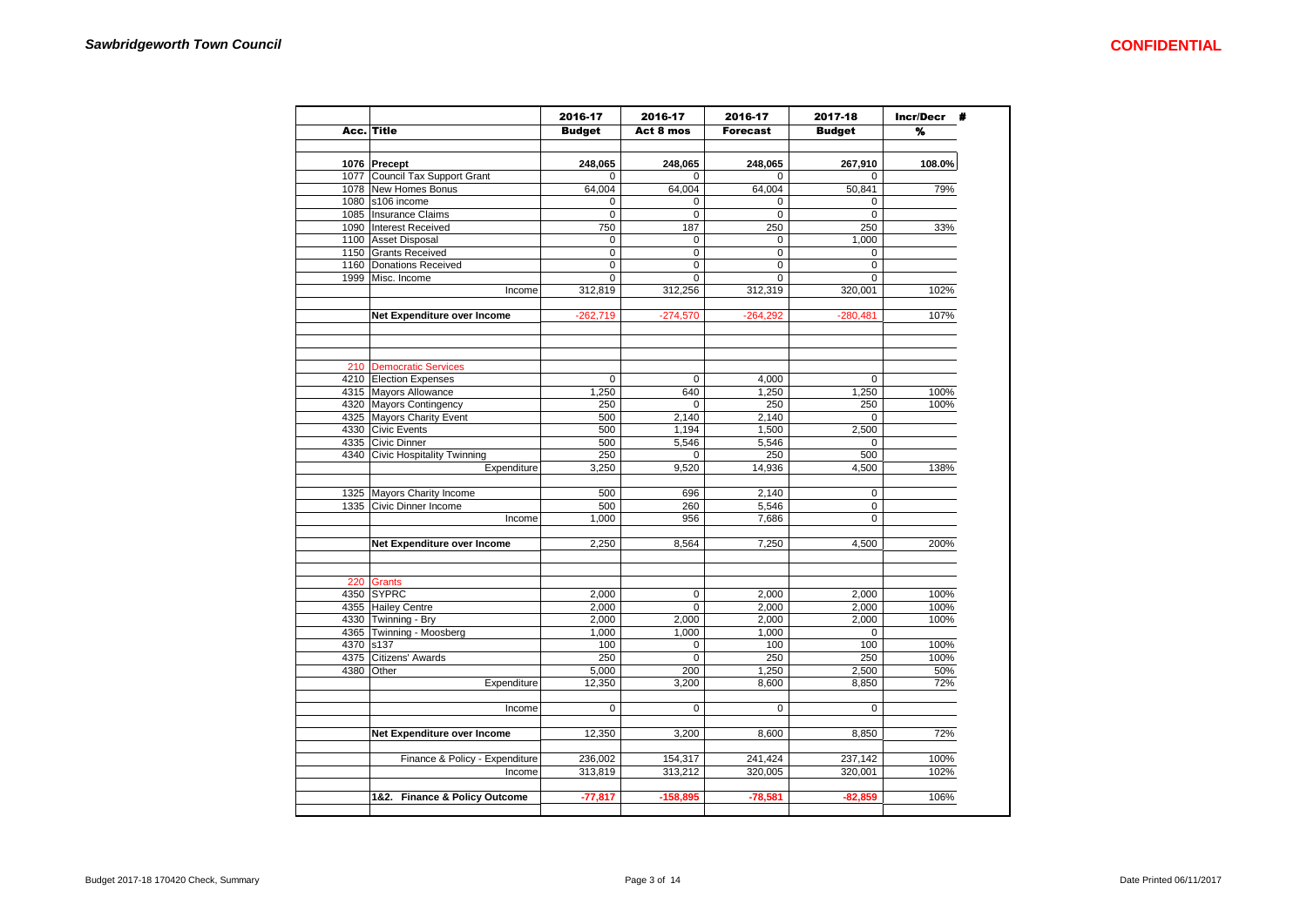|                |                                 | 2016-17          | 2016-17          | 2016-17         | 2017-18          | Incr/Decr # |
|----------------|---------------------------------|------------------|------------------|-----------------|------------------|-------------|
|                | Acc. Title                      | <b>Budget</b>    | Act 8 mos        | <b>Forecast</b> | <b>Budget</b>    | %           |
|                |                                 |                  |                  |                 |                  |             |
| <b>Estates</b> |                                 |                  |                  |                 |                  |             |
|                | 300 Civic Centre                |                  |                  |                 |                  |             |
|                | 4115   Insurance                | 0                | 0                | $\pmb{0}$       | $\mathbf 0$      |             |
|                | 4400 Rent                       | $\pmb{0}$        | 0                | 0               | $\mathbf 0$      |             |
|                | 4405 Rates                      | 8,500            | 8,385            | 8,385           | 8,900            | 105%        |
|                | 4410 Heat & Light               | 2,400            | 1,797            | 2,700           | 2,500            | 104%        |
|                | 4415 Water                      | 0                | 174              | 260             | 600              |             |
|                | 4420 Maintenance                | 1,200            | 1,255            | 1,500           | 5,000            | 417%        |
|                | 4425 Fixtures & Fittings        | 600              | 1,158            | 1,158           | 2.000            | 333%        |
|                | 4445 New Equipment              | $\Omega$         | $\Omega$         | $\Omega$        | $\mathbf 0$      |             |
|                | Expenditure                     | 12,700           | 12,769           | 14,003          | 19,000           | 150%        |
|                |                                 |                  |                  |                 |                  |             |
|                | 1400 Rental Income              | 500              | 1,373            | 1,500           | 250              |             |
|                | Income                          | 500              | 1,373            | 1,500           | 250              |             |
|                | Net Expenditure over Income     | 12,200           | 11,396           | 12,503          | 18,750           | 154%        |
|                |                                 |                  |                  |                 |                  |             |
|                | 310 Police Suite                |                  |                  |                 |                  |             |
|                | 4115   Insurance                | 0                | 0                | 0               | $\mathbf 0$      |             |
|                | 4400 Rent                       | 0                | 0                | 0               | 0                |             |
|                | 4405 Rates                      | 0                | 0                | 0               | 0                |             |
|                | 4410 Heat & Light<br>4415 Water | 0                | 0                | 0               | $\mathbf 0$      |             |
|                | 4420 Maintenance                | 0<br>$\mathbf 0$ | 0<br>$\mathbf 0$ | 0<br>0          | 0<br>$\mathbf 0$ |             |
|                | 4425 Fixtures & Fittings        | $\mathbf 0$      | $\overline{0}$   | 0               | $\mathbf 0$      |             |
|                | 4445 New Equipment              | 0                | 0                | 0               | 0                |             |
|                | Expenditure                     | $\Omega$         | $\Omega$         | $\Omega$        | $\Omega$         |             |
|                |                                 |                  |                  |                 |                  |             |
|                | 1400 Rental Income              | 1,440            | 1,920            | 2,500           | 2,500            | 174%        |
|                | Income                          | 1,440            | 1,920            | 2,500           | 2,500            | 174%        |
|                | Net Expenditure over Income     | $-1,440$         | $-1,920$         | $-2,500$        | $-2,500$         | 174%        |
|                |                                 |                  |                  |                 |                  |             |
|                | 320 Hailey Centre               |                  |                  |                 |                  |             |
|                | 4115   Insurance                | 0                | 0                | $\pmb{0}$       | $\mathbf 0$      |             |
|                | 4400 Rent                       | 0                | 0                | 0               | $\pmb{0}$        |             |
|                | 4405 Rates                      | $\mathbf 0$      | 0                | 0               | $\mathbf 0$      |             |
|                | 4410 Heat & Light               | 0                | $\Omega$         | 0               | 0                |             |
|                | 4415 Water                      | $\mathbf 0$      | 0                | 0               | $\mathbf 0$      |             |
|                | 4420 Maintenance                | 1,000            | 4,242            | 4,500           | 1,000            | 100%        |
|                | 4425 Fixtures & Fittings        | 0                | 0                | 0               | $\mathbf 0$      |             |
|                | 4435 Photcopier and Recharges   | $\mathbf 0$      | 1,769            | 2,350           | 2,500            |             |
|                | Expenditure                     | 1,000            | 6,011            | 6,850           | 3,500            | 350%        |
|                | 1840 Recharged income           | 0                | 5,178            | 6,000           | 2,500            |             |
|                | 1400 Rental Income              | 0                | 0                | 0               | 0                |             |
|                | Income                          | 0                | 5,178            | 6,000           | 2,500            |             |
|                |                                 |                  |                  |                 |                  |             |
|                | Net Expenditure over Income     | 1,000            | 833              | 850             | 1,000            | 0%          |
|                |                                 |                  |                  |                 |                  |             |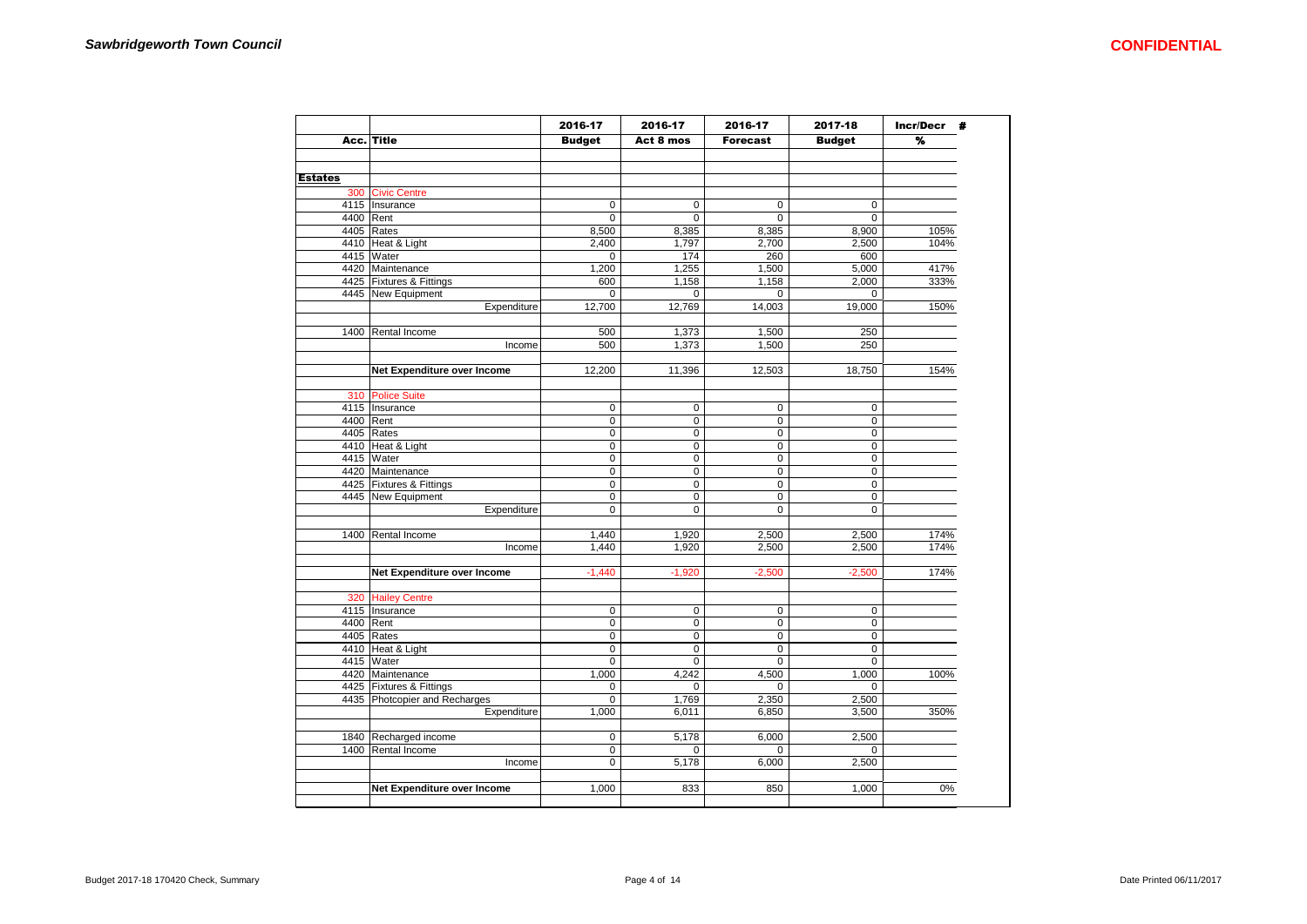┑

|     |                                | 2016-17        | 2016-17        | 2016-17         | 2017-18        | Incr/Decr #              |  |
|-----|--------------------------------|----------------|----------------|-----------------|----------------|--------------------------|--|
|     | Acc. Title                     | <b>Budget</b>  | Act 8 mos      | <b>Forecast</b> | <b>Budget</b>  | $\overline{\mathcal{H}}$ |  |
|     |                                |                |                |                 |                |                          |  |
|     | 330 Other Rented Accommodation |                |                |                 |                |                          |  |
|     | 4115   Insurance               | $\mathbf 0$    |                |                 | $\mathbf 0$    |                          |  |
|     | 4400 Rent                      | 2,400          | 1,400          | 2,400           | 5,000          | 208%                     |  |
|     | 4405 Rates                     | 0              | 0              | $\pmb{0}$       | $\mathbf 0$    |                          |  |
|     | 4410 Heat & Light              | 0              | $\pmb{0}$      | $\pmb{0}$       | 0              |                          |  |
|     | 4415 Water                     | 0              | 0              | $\mathbf 0$     | $\mathbf 0$    |                          |  |
|     | 4420 Maintenance               | $\pmb{0}$      | 0              | $\pmb{0}$       | $\pmb{0}$      |                          |  |
|     | 4425 Fixtures & Fittings       | 0              | $\mathbf 0$    | $\mathbf 0$     | $\mathbf 0$    |                          |  |
|     | 4335 New Equipment             | $\mathbf 0$    | $\mathbf 0$    | $\mathbf 0$     | $\mathbf 0$    |                          |  |
|     | Expenditure                    | 2,400          | 1,400          | 2,400           | 5,000          | 208%                     |  |
|     |                                |                |                |                 |                |                          |  |
|     | 1400 Rental Income             | $\pmb{0}$      | $\pmb{0}$      | 0               | 0              |                          |  |
|     | Income                         | $\overline{0}$ | $\overline{0}$ | $\overline{0}$  | $\overline{0}$ |                          |  |
|     |                                |                |                |                 |                |                          |  |
|     | Net Expenditure over Income    | 2.400          | 1.400          | 2,400           | 5,000          | 208%                     |  |
|     |                                |                |                |                 |                |                          |  |
|     | 340 Public Conveniences        |                |                |                 |                |                          |  |
|     | 4115   Insurance               | $\mathbf 0$    | $\pmb{0}$      | $\pmb{0}$       | 0              |                          |  |
|     | 4400 Rent                      | $\pmb{0}$      | $\mathbf 0$    | $\pmb{0}$       | $\mathbf 0$    |                          |  |
|     | 4405 Rates                     | 0              | $\pmb{0}$      | $\pmb{0}$       | $\mathbf 0$    |                          |  |
|     | 4410 Heat & Light              | 0              | $\mathbf 0$    | $\mathbf 0$     | $\mathbf 0$    |                          |  |
|     | 4415 Water                     | $\pmb{0}$      | 0              | $\pmb{0}$       | 0              |                          |  |
|     | 4420 Maintenance               | 1,200          | $\pmb{0}$      | $\mathbf 0$     | $\pmb{0}$      | 0%                       |  |
|     | 4425 Fixtures & Fittings       | 0              | $\pmb{0}$      | $\pmb{0}$       | 0              |                          |  |
|     | 4435 New Equipment             | 0              | 0              | $\mathbf 0$     | $\mathbf 0$    |                          |  |
|     | Expenditure                    | 1,200          | 0              | $\mathbf 0$     | $\mathbf 0$    | 0%                       |  |
|     |                                |                |                |                 |                |                          |  |
|     | 1400 Rental Income             | 0              | $\mathbf 0$    | $\pmb{0}$       | 0              |                          |  |
|     | Income                         | 0              | 0              | $\mathbf 0$     | $\mathbf 0$    |                          |  |
|     |                                |                |                |                 |                |                          |  |
|     | Net Expenditure over Income    | 1,200          | 0              | $\mathbf 0$     | $\mathbf 0$    | 0%                       |  |
|     |                                |                |                |                 |                |                          |  |
| 350 | <b>Car Park</b>                |                |                |                 |                |                          |  |
|     | 4480 Subsidy                   | 0              | 0              | $\mathbf 0$     | 0              |                          |  |
|     | Expenditure                    | 0              | 0              | $\mathbf 0$     | $\mathbf 0$    |                          |  |
|     |                                |                |                |                 |                |                          |  |
|     | 1400 Rental Income             | $\mathbf 0$    | $\pmb{0}$      | $\mathbf 0$     | $\mathbf 0$    |                          |  |
|     | Income                         | $\Omega$       | $\mathbf 0$    | $\Omega$        | $\Omega$       |                          |  |
|     |                                |                |                |                 |                |                          |  |
|     | Net Expenditure over Income    | $\mathbf 0$    | $\pmb{0}$      | 0               | $\mathbf 0$    |                          |  |
|     |                                |                |                |                 |                |                          |  |
|     |                                |                |                |                 |                |                          |  |
|     | Estates - Expenditure          | 17,300         | 20,180         | 23,253          | 27,500         | 159%                     |  |
|     | Income                         | 1.940          | 8,471          | 10,000          | 5,250          | 0%                       |  |
|     |                                |                |                |                 |                |                          |  |
|     |                                |                |                |                 |                |                          |  |
|     | <b>Estates Outcome</b><br>3.   | 33,360         | 11,709         | 13,253          | 22,250         | $0\%$                    |  |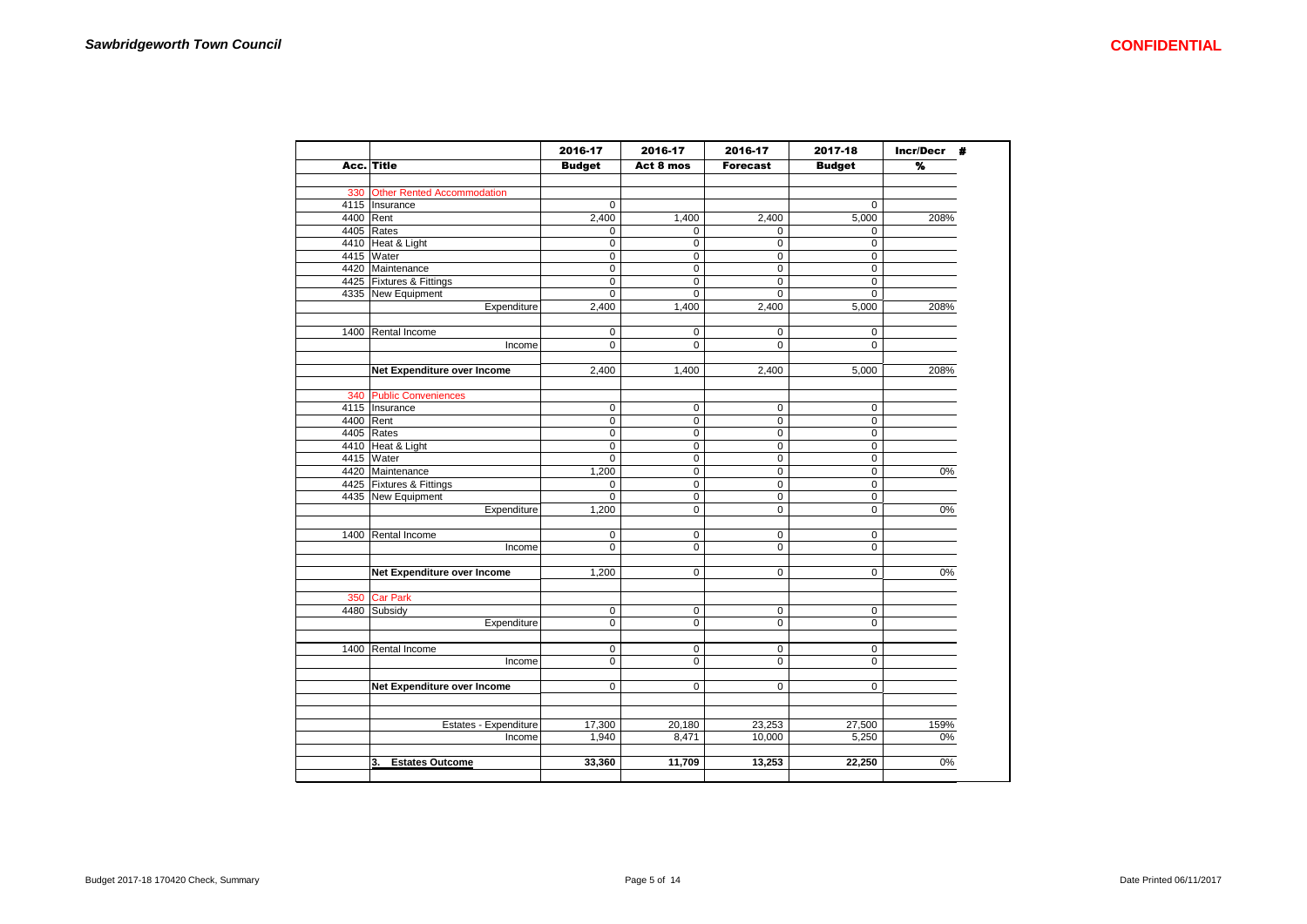┑

|           |                                       | 2016-17       | 2016-17   | 2016-17         | 2017-18       | Incr/Decr   | - 8 |
|-----------|---------------------------------------|---------------|-----------|-----------------|---------------|-------------|-----|
| Acc.      | <b>Title</b>                          | <b>Budget</b> | Act 8 mos | <b>Forecast</b> | <b>Budget</b> | %           |     |
|           |                                       |               |           |                 |               |             |     |
|           |                                       |               |           |                 |               |             |     |
| Amenities |                                       |               |           |                 |               |             |     |
| 400       | <b>Bullfields Allotment</b>           |               |           |                 |               |             |     |
|           | 4415 Water                            | 350           | 123       | 185             | 350           | 100%        |     |
|           | 4420 Maintenance                      | 150           | 100       | 150             | 250           | 167%        |     |
|           | Expenditure                           | 500           | 223       | 335             | 600           | 120%        |     |
|           | 1500 Rent Income                      | 750           | 1,602     | 1,602           | 750           | 100%        |     |
|           | 1510 Water Income                     | 200           | 97        | 97              | 200           | 100%        |     |
|           | Income                                | 950           | 1,699     | 1,699           | 950           | 100%        |     |
|           |                                       |               |           |                 |               |             |     |
|           | Net Expenditure over Income           | $-450$        | $-1,476$  | $-1,364$        | $-350$        | 78%         |     |
|           |                                       |               |           |                 |               |             |     |
| 410       | <b>Bellmead Allotment</b>             |               |           |                 |               |             |     |
|           | 4415 Water                            | 90            | 0         | 90              | 90            | 100%        |     |
|           | 4420 Maintenance                      | 250           | 0         | $\mathbf 0$     | 250           | 100%        |     |
|           | Expenditure                           | 340           | 0         | 90              | 340           | 100%        |     |
|           |                                       |               |           |                 |               |             |     |
|           | 1500 Rent Income                      | 150           | 160       | 160             | 150           | 100%        |     |
|           | 1510 Water Income                     | 30            | 23        | 23              | 30            | 100%        |     |
|           | Income                                | 180           | 183       | 183             | 180           | 100%        |     |
|           |                                       |               |           |                 |               |             |     |
|           | Net Expenditure over Income           | 160           | $-183$    | $-93$           | 160           | 100%        |     |
|           |                                       |               |           |                 |               |             |     |
| 420       | <b>Vantorts Allotment</b>             |               |           |                 |               |             |     |
|           | 4415 Water                            | 150           | 27        | 40              | 150           |             |     |
|           | 4420 Maintenance                      | 500           | $\pmb{0}$ | 200             | 250           | 50%         |     |
|           | Expenditure                           | 650           | 27        | 240             | 400           | 62%         |     |
|           |                                       |               |           |                 |               |             |     |
|           | 1500 Rent Income<br>1510 Water Income | 100<br>50     | 124<br>20 | 124<br>20       | 125<br>25     | 125%<br>50% |     |
|           |                                       |               |           | 144             | 150           |             |     |
|           | Income                                | 150           | 144       |                 |               | 100%        |     |
|           | Net Expenditure over Income           | 500           | $-117$    | 96              | 250           | 50%         |     |
|           |                                       |               |           |                 |               |             |     |
| 430       | Southbrook Allotment                  |               |           |                 |               |             |     |
|           | 4315 Water                            | 350           | 191       | 250             | 350           | 100%        |     |
|           | 4320 Maintenance                      | 150           | 68        | 100             | 250           | 167%        |     |
|           | Expenditure                           | 500           | 259       | 350             | 600           | 120%        |     |
|           |                                       |               |           |                 |               |             |     |
|           | 1400 Rent Income                      | 750           | 2,244     | 2,244           | 2,000         | 267%        |     |
|           | 1410 Water Income                     | 200           | 143       | 143             | 200           | 100%        |     |
|           | Income                                | 950           | 2,387     | 2,387           | 2,200         | 232%        |     |
|           |                                       |               |           |                 |               |             |     |
|           | Net Expenditure over Income           | $-450$        | $-2,128$  | $-2,037$        | $-1,600$      | 356%        |     |
|           |                                       |               |           |                 |               |             |     |
|           | Allotments - Expenditure              | 1,990         | 509       | 1,015           | 1,940         | 97%         |     |
|           | Income                                | 2,230         | 4,413     | 4,413           | 3,480         | 156%        |     |
|           |                                       |               |           |                 |               |             |     |
|           | Allotments Expenditure over Income    | $-240$        | $-3,904$  | $-3,398$        | $-1,540$      | 642%        |     |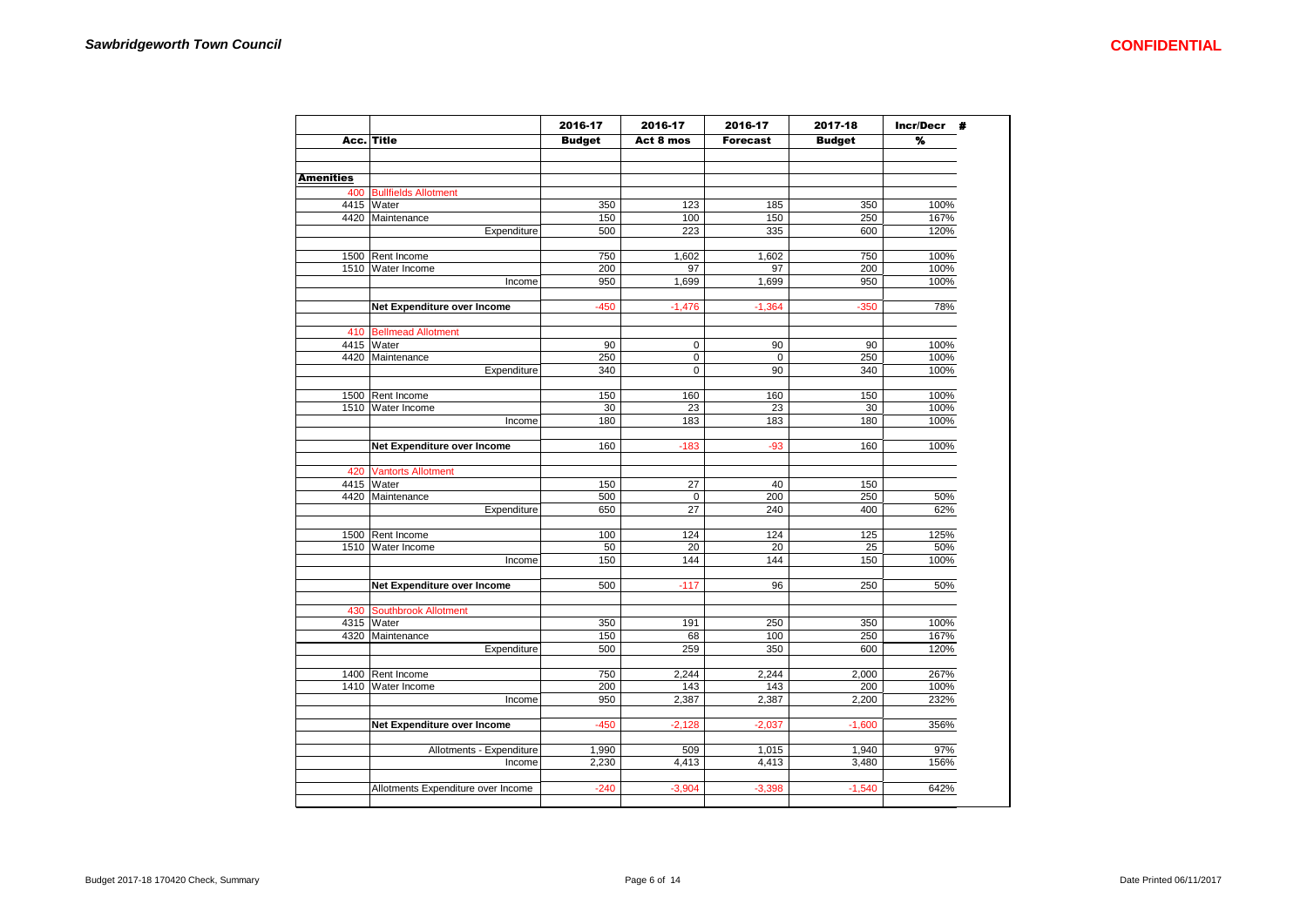|          |                                    | 2016-17       | 2016-17               | 2016-17         | 2017-18       | Incr/Decr<br>単 |
|----------|------------------------------------|---------------|-----------------------|-----------------|---------------|----------------|
|          | Acc. Title                         | <b>Budget</b> | Act 8 mos             | <b>Forecast</b> | <b>Budget</b> | %              |
|          |                                    |               |                       |                 |               |                |
| 440      | Cemetery                           |               |                       |                 |               |                |
|          | 4029 Salary Recharge               | 19,919        | 13,333                | 20,000          | 21,433        | 108%           |
|          | 4030 PAYE                          | 0             | 0                     | 0               | 0             |                |
| 4035 NIC |                                    | 0             | $\overline{\text{o}}$ | $\pmb{0}$       | 2,679         |                |
|          | 4040 Pension                       | 0             | $\mathbf 0$           | $\mathbf 0$     | 5,358         |                |
|          | 4045 Subcontract Labour            | 2,400         | 377                   | 566             | 4,800         |                |
|          | 4315 Water                         | 100           | 60                    | 90              | 150           | 150%           |
|          | 4320 Maintenance                   | 240           | 755                   | 1,133           | 1,000         |                |
|          | 4420 Skip Hire                     | 2,400         | 2,250                 | 3,375           | 2,400         | 100%           |
|          | 4425 Grave Digging Cost            | 600           | $\mathbf 0$           | $\mathbf 0$     | 600           | 100%           |
|          | 4430 Trees, Benches etc.           | 4,500         | 60                    | 90              | 4,500         |                |
| 4440     | New Area                           | 0             | 0                     | $\mathbf 0$     | $\mathbf 0$   |                |
| 4531     | Memorial plaques                   | 0             | 162                   | 243             | 250           |                |
|          | Expenditure                        | 30,159        | 16,997                | 25,253          | 43,170        | 143%           |
|          |                                    |               |                       |                 |               |                |
|          | 1550 Burial Fees                   | 24,000        | 16,450                | 24,500          | 29,280        | 122%           |
|          | 1560 Memorial Fees                 | 4,800         | 1,995                 | 3,000           | 3,000         | 63%            |
|          | 1570 Grave Digging Income          | 1,000         | 1,100                 | 1,500           | 1,500         | 150%           |
|          | 1580 Trees, Benches etc.           | 3,600         | $\mathbf 0$           | $\mathbf 0$     | 4,500         | 125%           |
|          | 1581 Memorial Sales                | 0             | 230                   | 400             | 500           |                |
|          | Income                             | 33,400        | 19,775                | 29,400          | 38,780        | 116%           |
|          | Net Expenditure over Income        | $-3,241$      | $-2,778$              | $-4,148$        | 4,390         | $-135%$        |
|          |                                    |               |                       |                 |               |                |
| 450      | Playground                         |               |                       |                 |               |                |
|          | 4420 Maintenance                   | 500           | 955                   | 955             | 500           |                |
|          | 4435 New Equipment                 | 0             | 0                     | $\mathbf 0$     | 0             |                |
|          | 4580 Playschemes                   | 2,500         | 2,498                 | 2,498           | $\mathbf 0$   | 0%             |
|          | Expenditure                        | 3,000         | 3,453                 | 3,453           | 500           | 17%            |
|          | 1500 Playground income             | 0             | 0                     | $\mathbf 0$     | $\mathbf 0$   |                |
|          | 1595 Playscheme income             | 2,500         | 0                     | 2,500           | 0             | $0\%$          |
|          | Income                             | 2,500         | $\mathbf 0$           | 2,500           | $\mathbf 0$   | $0\%$          |
|          |                                    |               |                       |                 |               |                |
|          | Net Expenditure over Income        | 500           | 3,453                 | 953             | 500           | 100%           |
|          | 460 Rivers Heritage Site & Orchard |               |                       |                 |               |                |
|          | 4700 Maintenance                   | 1,200         | 2,292                 | 2,500           | 2,000         | 167%           |
|          | 4435 New Equipment                 | 0             | 0                     | 0               | $\mathbf 0$   |                |
|          | 4580 Events (Apple Day + Wassail)  | 0             | 0                     | 0               | 600           |                |
|          | Expenditure                        | 0             | 2,292                 | 2,500           | 2,600         |                |
|          |                                    |               |                       |                 |               |                |
|          | 1605 RHSO Income                   | 1,200         | 810                   | 1,200           | 2,000         |                |
|          | 1700 Event Income                  | 750           | 0                     | 800             |               |                |
|          | Income                             | 1,950         | 810                   | 2,000           | 2,000         | 103%           |
|          | Net Expenditure over Income        | $-1,950$      | 1,482                 | 500             | 600           | $-31%$         |
|          |                                    |               |                       |                 |               |                |
|          | Amenities - Expenditure            | 35,450        | 21,260                | 30,022          | 45,911        | 130%           |
|          | Income                             | 38,435        | 24,493                | 36,618          | 42,565        | 111%           |
|          |                                    |               |                       |                 |               |                |
|          | 4.<br><b>Amenities Outcome</b>     | $-2,985$      | $-3,233$              | $-6,597$        | 3,346         | $-112%$        |
|          |                                    |               |                       |                 |               |                |
|          |                                    |               |                       |                 |               |                |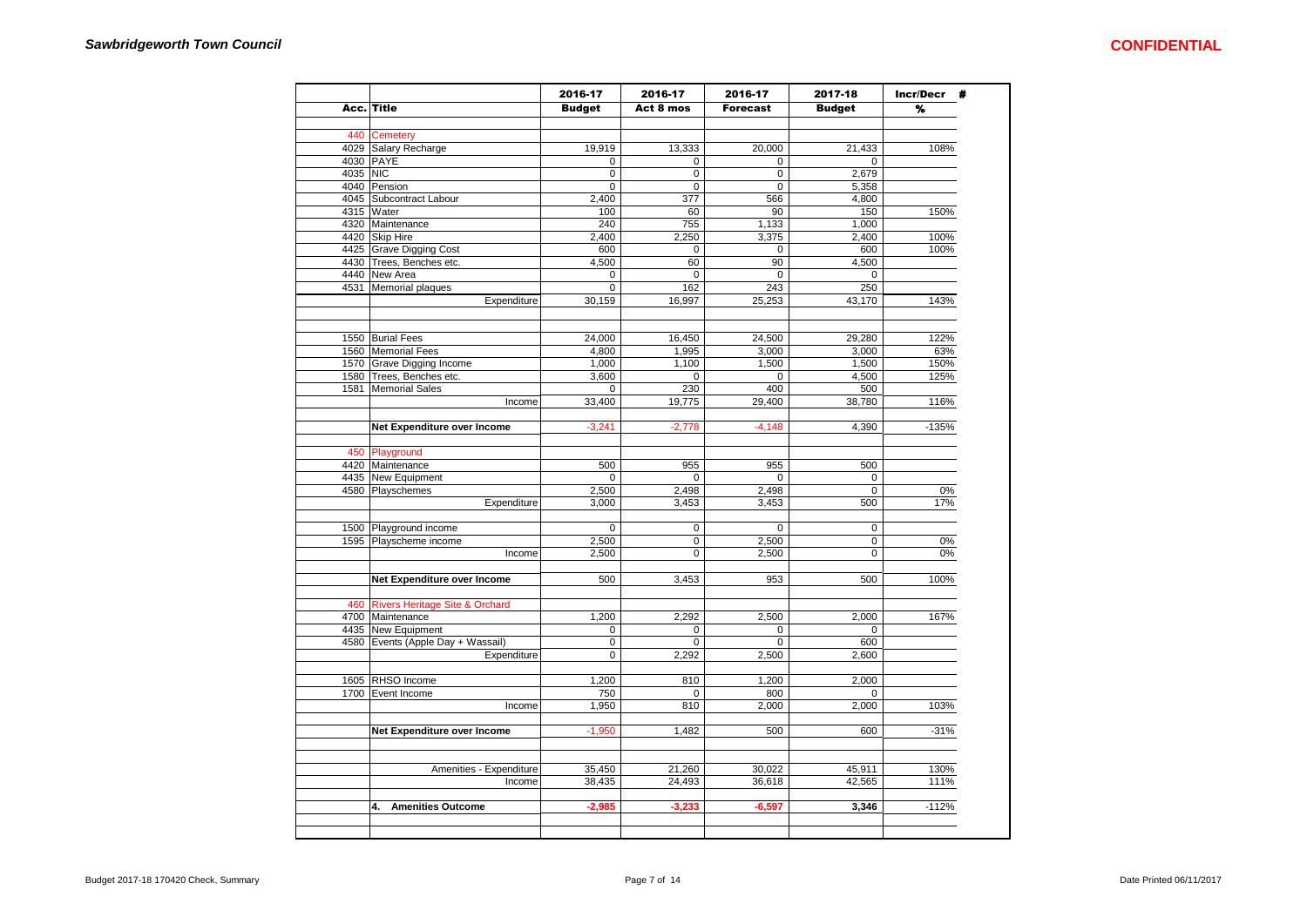|                   |                              | 2016-17       | 2016-17     | 2016-17         | 2017-18       | Incr/Decr # |
|-------------------|------------------------------|---------------|-------------|-----------------|---------------|-------------|
|                   | Acc. Title                   | <b>Budget</b> | Act 8 mos   | <b>Forecast</b> | <b>Budget</b> | %           |
|                   |                              |               |             |                 |               |             |
|                   |                              |               |             |                 |               |             |
| <b>Operations</b> |                              |               |             |                 |               |             |
| 500               | Groundsman                   |               |             |                 |               |             |
| 4029              | Salary Recharge              | 0             | 0           | 0               | 0             |             |
| 4030              | <b>PAYE</b>                  | 0             | $\mathbf 0$ | 0               | 0             |             |
| 4035 NIC          |                              | 0             | $\pmb{0}$   | 0               | 0             |             |
| 4040              | Pension                      | $\Omega$      | $\mathbf 0$ | $\Omega$        | $\Omega$      |             |
|                   | 4045 Subcontract Labour      | $\Omega$      | $\Omega$    | 0               | $\Omega$      |             |
| 4600              | Planters                     | 600           | 600         | 0               | 750           | 125%        |
|                   | 4605 Parish Paths            | 1.200         | $\Omega$    | $\mathbf 0$     | $\Omega$      | 0%          |
| 4610              | <b>Bullfields Playground</b> | 250           | 79          | 79              | $\Omega$      | 0%          |
|                   | 4615 Rangers vehicle         | 2,000         | 1,185       | 2,500           | 5,000         | 250%        |
|                   | 4620 Rangers Tools           | 5,490         | 700         | 800             | 2,600         | 47%         |
| 4625              | Mower costs                  | 250           | 1,355       | 1,500           | 1,000         |             |
|                   | 4630 CCTV                    | 2,250         | $\Omega$    | 2,250           | 2,250         | 100%        |
|                   | Expenditure                  | 12,040        | 3,919       | 7,129           | 11,600        | 96%         |
|                   |                              |               |             |                 |               |             |
|                   | 1600 SYPRC Income            |               | 4.675       |                 |               |             |
|                   | 1610 Other Contract Income   | 1,200<br>480  | 369         | 5,500           | 5,000         |             |
|                   |                              |               | 76          | 369             | 400           |             |
| 1850              | Vehicle hire income          | $\Omega$      |             | $\Omega$        | $\Omega$      |             |
|                   | Income                       | 1,680         | 5,120       | 5,869           | 5,400         |             |
|                   | Net Expenditure over Income  | 10,360        | $-1.201$    | 1,260           | 6,200         | 60%         |
|                   |                              |               |             |                 |               |             |
|                   | Operations - Expenditure     | 12,040        | 3,919       | 7,129           | 11,600        | 96%         |
|                   | Income                       | 1,680         | 5,120       | 5,869           | 5,400         |             |
|                   |                              |               |             |                 |               |             |
|                   | 5. Operations Outcome        | 10.360        | $-1,201$    | 1.260           | 6.200         | 60%         |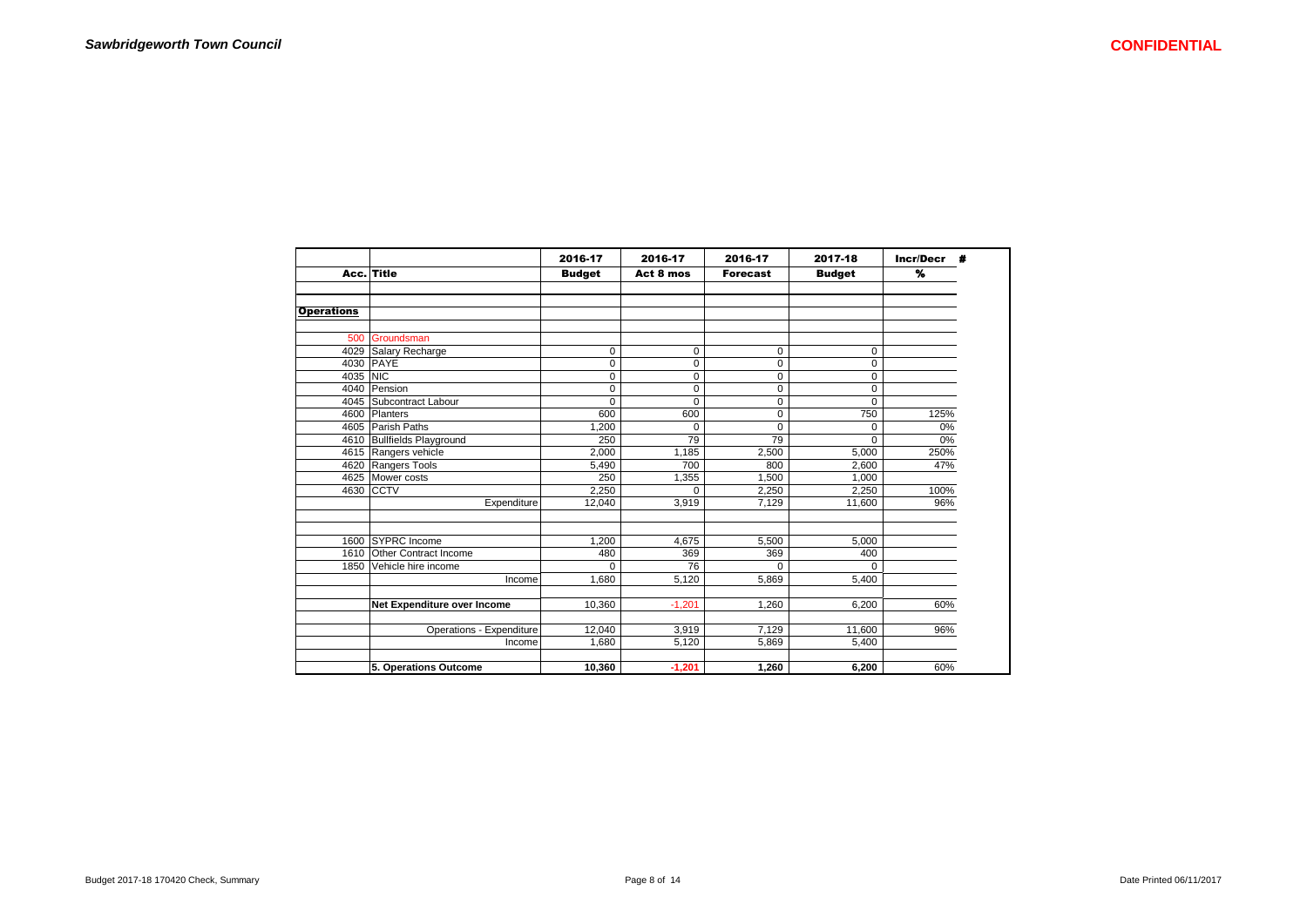|               |                             | 2016-17        | 2016-17     | 2016-17         | 2017-18                 | <b>Incr/Decr</b> | Ħ |
|---------------|-----------------------------|----------------|-------------|-----------------|-------------------------|------------------|---|
|               | Acc. Title                  | <b>Budget</b>  | Act 8 mos   | <b>Forecast</b> | <b>Budget</b>           | %                |   |
|               |                             |                |             |                 |                         |                  |   |
| <b>Events</b> |                             |                |             |                 |                         |                  |   |
|               | 600 Fun on the Field        |                |             |                 |                         |                  |   |
|               | 4029 Salary Recharge        | 500            | $\mathbf 0$ | $\mathbf 0$     | 800                     |                  |   |
|               | 4045 Sub-contract Labour    | 500            | 280         | 280             | 300                     |                  |   |
|               | 4670 Event Costs            | 600            | 1,416       | 1,416           | 600                     | 100%             |   |
|               | 4675 Publicity              | 200            | 504         | 504             | 200                     |                  |   |
|               | Expenditure                 | 1,800          | 2,200       | 2,200           | 1,900                   | 106%             |   |
|               | 1670 Event Income           | 500            | 752         | 752             | 500                     | 100%             |   |
|               | Income                      | 500            | 752         | 752             | 500                     | 100%             |   |
|               |                             |                |             |                 |                         |                  |   |
|               | Net Expenditure over Income | 1,300          | 1,448       | 1,448           | 1,400                   |                  |   |
|               |                             |                |             |                 |                         |                  |   |
|               | 610 Events General          |                |             |                 |                         |                  |   |
|               | 4029 Salary Recharge        | 0              | $\mathbf 0$ | $\mathbf 0$     | 300                     |                  |   |
|               | 4045 Sub-contract Labour    | $\overline{0}$ | $\mathbf 0$ | $\mathbf 0$     | $\mathbf 0$             |                  |   |
|               | 4670 Event Costs            | 500            | 864         | 1,000           | 1,000                   | 200%             |   |
|               | 4671 Town Selfie Walk       | $\pmb{0}$      | $\pmb{0}$   | $\mathbf 0$     | 200                     |                  |   |
|               | 4675 Publicity              | 500            | 0           | $\mathbf 0$     | 1,000                   |                  |   |
|               | Expenditure                 | 1,000          | 864         | 1,000           | 2,500                   | 250%             |   |
|               |                             |                |             |                 |                         |                  |   |
|               | 1670 Event Income           | 0<br>$\Omega$  | 546         | 546<br>546      | $\mathbf 0$<br>$\Omega$ |                  |   |
|               | Income                      |                | 546         |                 |                         |                  |   |
|               | Net Expenditure over Income | 1,000          | 318         | 454             | 2,500                   | 250%             |   |
|               |                             |                |             |                 |                         |                  |   |
|               | 620 Christmas Festival      |                |             |                 |                         |                  |   |
|               | 4029 Salary Recharge        | 500            | 0           | 500             | 500                     |                  |   |
|               | 4045 Sub-contract Labour    | 500            | 0           | 500             | 500                     |                  |   |
|               | 4670 Event Costs            | 2,500          | 431         | 2,500           | 2,000                   | 80%              |   |
|               | 4675 Publicity              | 0              | 0           | $\mathbf 0$     | 500                     |                  |   |
|               | 4685 Christmas Lights       | 12,000         | 0           | 12,000          | 12,000                  | 100%             |   |
|               | 4690 Competitions           | 600            | 0           | 500             | 600                     | 100%             |   |
|               | Expenditure                 | 16,100         | 431         | 16,000          | 16,100                  | 100%             |   |
|               |                             |                |             |                 |                         |                  |   |
|               | 1670 Event Income           | 500            | 40          | 500             | 500                     | 100%             |   |
|               | Income                      | 500            | 40          | 500             | 500                     | 100%             |   |
|               |                             |                |             |                 |                         |                  |   |
|               | Net Expenditure over Income | 15,600         | 391         | 15,500          | 15,600                  | 100%             |   |
|               |                             |                |             |                 |                         |                  |   |
|               | 630 Markets                 |                |             |                 |                         |                  |   |
|               | 4029 Salary Recharge        | 400            | $\pmb{0}$   | $\mathbf 0$     | $\pmb{0}$               |                  |   |
|               | 4045 Sub-contract Labour    | $\pmb{0}$      | $\pmb{0}$   | $\mathbf 0$     | $\pmb{0}$               |                  |   |
|               | 4670 Event Costs            | $\mathbf 0$    | $\mathbf 0$ | $\Omega$        | $\mathbf 0$             |                  |   |
|               | 4675 Publicity              | 200            | 0           | $\mathbf 0$     | $\mathbf 0$             | $0\%$            |   |
|               | 4680 Licences               | 100            | 0           | $\mathbf 0$     | $\pmb{0}$               | 0%               |   |
|               | Expenditure                 | 700            | 0           | $\mathbf 0$     | $\mathbf 0$             | 0%               |   |
|               | 1670 Event Income           | 700            | $\mathbf 0$ | $\mathbf 0$     | $\mathbf 0$             | 0%               |   |
|               | Income                      | 700            | $\pmb{0}$   | $\mathbf 0$     | $\pmb{0}$               | 0%               |   |
|               |                             |                |             |                 |                         |                  |   |
|               | Net Expenditure over Income | $\pmb{0}$      | $\pmb{0}$   | $\mathbf 0$     | $\pmb{0}$               |                  |   |
|               |                             |                |             |                 |                         |                  |   |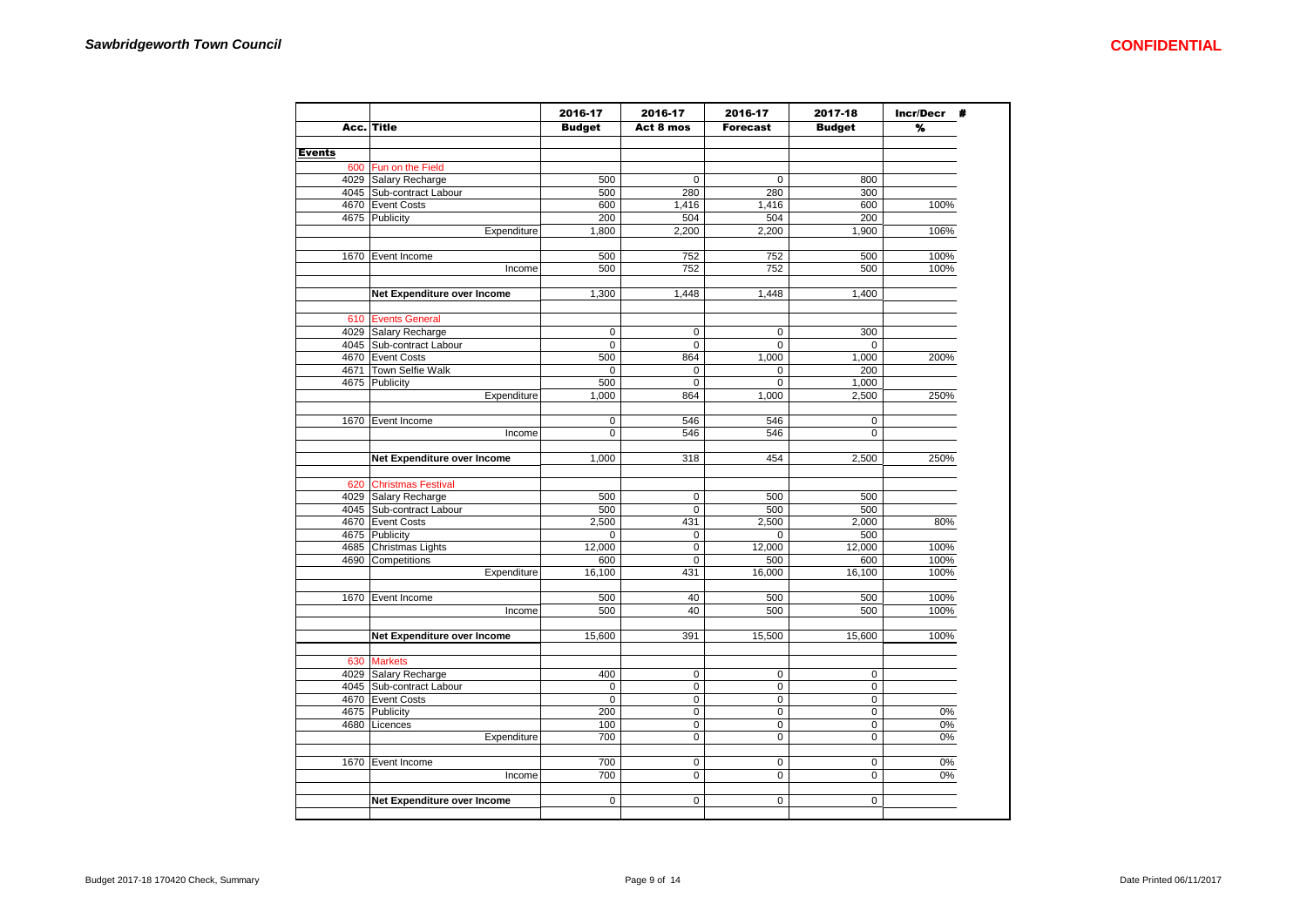|     |                             | 2016-17       | 2016-17        | 2016-17         | 2017-18       | Incr/Decr #   |
|-----|-----------------------------|---------------|----------------|-----------------|---------------|---------------|
|     | Acc. Title                  | <b>Budget</b> | Act 8 mos      | <b>Forecast</b> | <b>Budget</b> | $\frac{9}{6}$ |
|     |                             |               |                |                 |               |               |
|     | 640 Projects                |               |                |                 |               |               |
|     | 4701 Moosbury Twinning      | 1,200         | 2,292          | 0               | 0             |               |
|     | 4705 World War 1            | 1,000         | 1,347          | 1,347           | $\Omega$      | $0\%$         |
|     | 4706 War Memorial           | 0             | 0              | 0               | 9,000         |               |
|     | 4710 Hanging Baskets        | 600           | $\mathbf 0$    | 500             | 750           | 125%          |
|     | 4715 Planters Project       | 250           | 100            | 100             | $\Omega$      |               |
|     | 4720 Town Green             | 2,500         | 0              | 0               | $\Omega$      | 0%            |
|     | 4725 Fair Green             | 1,200         | $\pmb{0}$      | 0               | 1,200         |               |
|     | 4730 Youth Café             | 1,200         | $\mathbf 0$    | $\Omega$        | $\Omega$      |               |
|     | 4375 Remembrance Day        | 150           | 0              | 150             | 150           | 100%          |
|     | Expenditure                 | 8,100         | 3,739          | 2,097           | 11,100        | 137%          |
|     |                             |               |                |                 |               |               |
|     | 1701 Moosburg Twinning      | 0             | 810            | 810             | 0             |               |
|     | 1705 World War 1            | $\mathbf 0$   | $\Omega$       | $\mathbf 0$     | $\mathbf 0$   |               |
|     | 1706 War Memorial           | $\mathbf 0$   | 903            | 903             | 0             |               |
|     | 1710 Hanging Baskets        | $\Omega$      | $\mathbf 0$    | $\Omega$        | $\Omega$      |               |
|     | 1715 Planters Project       | $\mathbf 0$   | $\mathbf 0$    | 0               | 0             |               |
|     | 1720 Town Green             | $\mathbf 0$   | $\mathbf 0$    | 0               | 0             |               |
|     | 1725   Fair Green           | $\mathbf 0$   | $\mathbf 0$    | 0               | 0             |               |
|     | 1730 Youth Café             | 0             | $\overline{0}$ | 0               | 0             |               |
|     | Income                      | 0             | 1,713          | 1,713           | 0             |               |
|     |                             |               |                |                 |               |               |
| 650 | Siint Juliaan               |               |                |                 |               |               |
|     | 4670 Event costs            | $\mathbf 0$   | 27             | 27              | 0             |               |
|     | 4671 Accommodation          | 0             | 2,500          | 2,500           | 0             |               |
|     | 4672 Travel                 | 0             | 0              | 0               | 0             |               |
|     | 4740 St J Memorial          | 0             | 513            | 513             | 0             |               |
|     | Expenditure                 | 0             | 3,040          | 3,040           | 0             |               |
|     | 1670   Income               | 0             | 2,275          | 2,275           | 0             |               |
|     | Income                      | $\Omega$      | 2,275          | 2,275           | $\Omega$      |               |
|     |                             |               |                |                 |               |               |
|     | Net Expenditure over Income | 8,100         | 2,791          | 1,149           | 11,100        | 137%          |
|     | Amenities - Expenditure     | 27,700        | 10,274         | 24,337          | 31,600        | 114%          |
|     | Income                      | 1,700         | 5,326          | 5,786           | 1,000         | 59%           |
|     |                             |               |                |                 |               |               |
|     | 6. Events Outcome           | 26,000        | 4,948          | 18,551          | 30,600        | 118%          |
|     |                             |               |                |                 |               |               |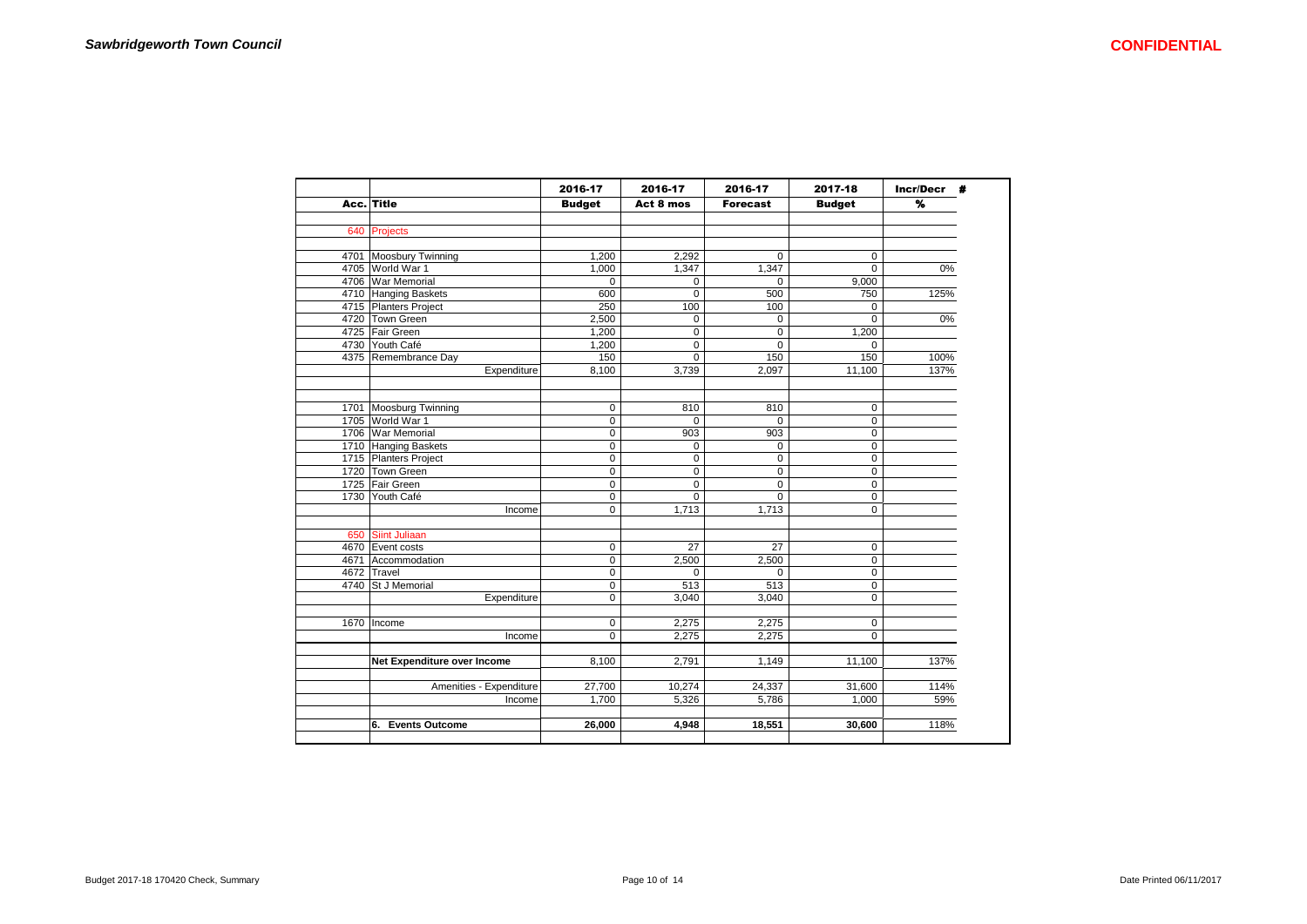|                        |                               | 2016-17       | 2016-17        | 2016-17         | 2017-18       | Incr/Decr<br>- 46 |
|------------------------|-------------------------------|---------------|----------------|-----------------|---------------|-------------------|
| Acc.                   | <b>Title</b>                  | <b>Budget</b> | Act 8 mos      | <b>Forecast</b> | <b>Budget</b> | %                 |
|                        |                               |               |                |                 |               |                   |
|                        |                               |               |                |                 |               |                   |
| <b>Community Buses</b> |                               |               |                |                 |               |                   |
|                        |                               |               |                |                 |               |                   |
| 700                    | <b>Sawbobus</b>               |               |                |                 |               |                   |
|                        | 4029 Salary Recharge          | 24,220        | 14,005         | 21,000          | 22,567        | 93%               |
|                        | 4045 Sub contract labour      | 2,000         | 669            | 1,200           | 5,000         |                   |
| 4800 Fuel              |                               | 5,000         | 1,947          | 3,000           | 5,000         | 100%              |
|                        | 4805 Maintenance              | 5,000         | 577            | 1,000           | 2,500         | 50%               |
|                        | 4810 Tax & Insurance          | 1,600         | 2,816          | 2,816           | 1,500         | 94%               |
|                        | 4815 Vehicle Hire             | 1,750         | 124            | 124             | 2,150         | 123%              |
|                        | 4816 Community Bus Reserve    | $\mathbf 0$   | 0              | 0               | 10,000        |                   |
|                        | Expenditure                   | 39,570        | 20,138         | 29,140          | 48,717        | 123%              |
|                        |                               |               |                |                 |               |                   |
|                        |                               |               |                |                 |               |                   |
|                        | 1150 Grants Received          | 30,050        | 30,700         | 30,700          | 29,050        | 97%               |
|                        | 1800 Fares                    | 500           | 1,234          | 1,500           | 500           | 100%              |
|                        | 1810 Concessionary Fares      | $\Omega$      | $\Omega$       | $\Omega$        | 5,000         |                   |
|                        | 1820 Fuel Rebate              | 500           | 666            | 1,000           | 1,200         | 240%              |
|                        | 1830 Sponsorship              | 3,500         | 1,833          | 3,500           | 3,500         | 100%              |
| 1850                   | Vehicle Hire Income           | $\Omega$      |                |                 |               |                   |
|                        |                               |               | 0              | 0               | 0             |                   |
|                        | Income                        | 34,550        | 34,433         | 36,700          | 39,250        | 114%              |
|                        |                               |               |                |                 |               |                   |
|                        | Net Expenditure over Income   | 5,020         | $-14,295$      | $-7,560$        | 9,467         | 189%              |
|                        |                               |               |                |                 |               |                   |
|                        | 710 Lofty WK05                |               |                |                 |               |                   |
|                        | 4029 Salary Recharge          | $\mathbf 0$   | $\mathbf 0$    | $\mathbf 0$     | $\mathbf 0$   |                   |
| 4800 Fuel              |                               | 180           | 288            | 350             | 500           | 278%              |
|                        | 4801 Purchase of WK05         | $\Omega$      | 2,150          | 2,150           | $\Omega$      |                   |
|                        | 4805 Maintenance              | 250           | 702            | 2,500           | 1,000         | 400%              |
|                        | 4810 Tax & Insurance          | 1,450         | 1,886          | 1,886           | 650           | 45%               |
|                        | 4815 Vehicle Hire             | $\Omega$      | $\mathbf 0$    | $\Omega$        | $\Omega$      |                   |
|                        | Expenditure                   | 1,880         | 5,026          | 6,886           | 2,150         | 114%              |
|                        |                               |               |                |                 |               |                   |
|                        |                               |               |                |                 |               |                   |
|                        | 1150 Grants Received          | $\mathbf 0$   | 0              | 0               | $\mathbf 0$   |                   |
|                        | 1800   Fares                  | 1,500         | 100            | 100             | $\mathbf 0$   | 0%                |
|                        | 1810 Concessionary Fares      | $\mathbf 0$   | 0              | 0               | $\mathbf 0$   |                   |
|                        | 1820 Fuel Rebate              | 100           | $\overline{0}$ | 0               | $\mathbf 0$   |                   |
|                        | 1830 Sponsorship              | $\mathbf 0$   | 0              | 0               | $\mathbf 0$   |                   |
|                        | 1850 Vehicle Hire Income      |               |                |                 |               |                   |
|                        |                               | 120           | 1,260          | 1,260           | 2,150         |                   |
|                        | Income                        | 1,720         | 1,360          | 1,360           | 2,150         | 125%              |
|                        |                               |               |                |                 |               |                   |
|                        | Net Expenditure over Income   | 160           | 3,666          | 5,526           | 0             | 0%                |
|                        |                               |               |                |                 |               |                   |
|                        | Community Buses - Expenditure | 41,450        | 25,164         | 36,026          | 50,867        | 123%              |
|                        | Income                        | 36,270        | 35,793         | 38,060          | 41,400        | 114%              |
|                        |                               |               |                |                 |               |                   |
|                        | 7. Community Buses Outcome    | 5,180         | $-10,629$      | $-2,034$        | 9,467         | 183%              |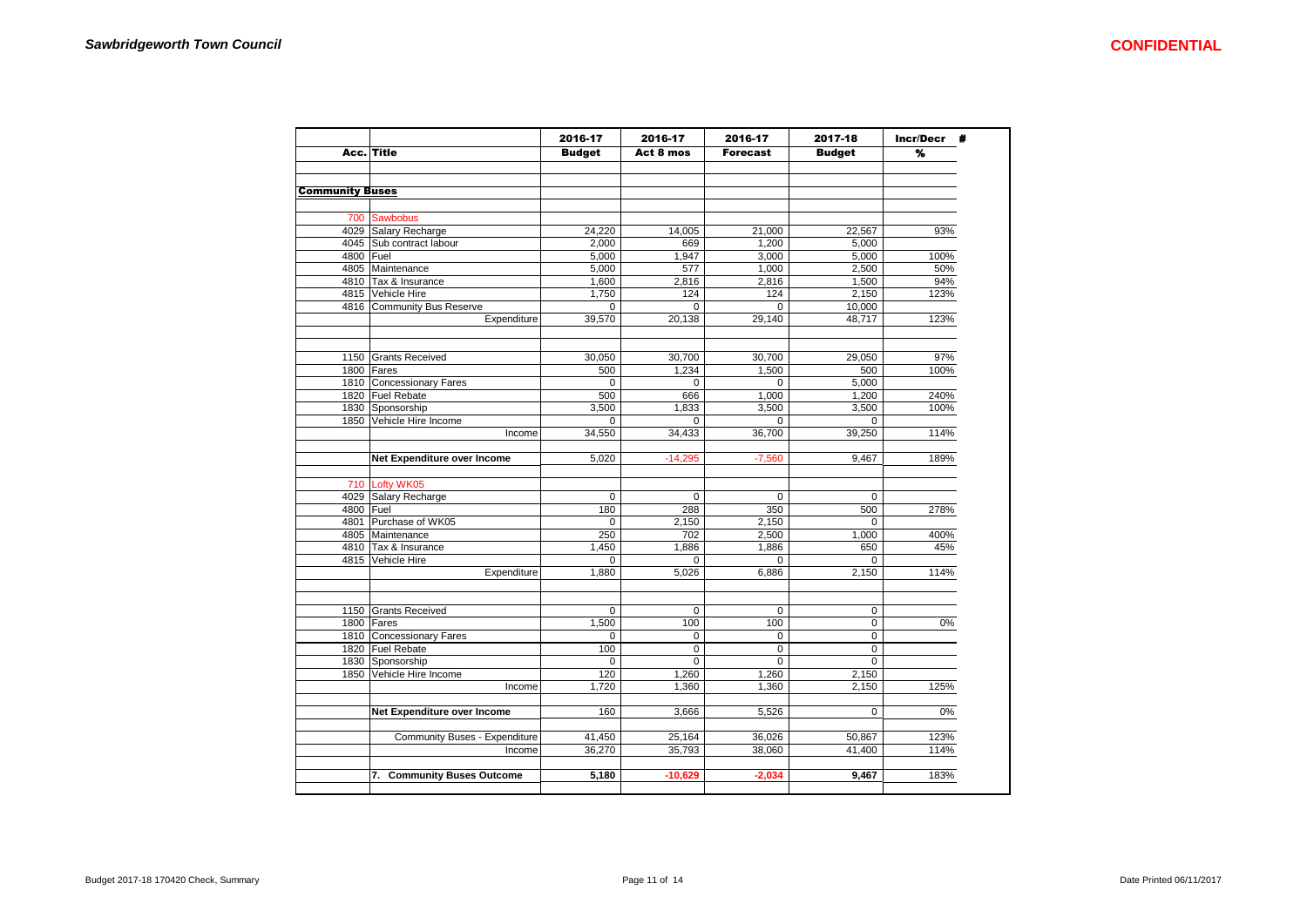|                   |                             | 2016-17       | 2016-17     | 2016-17         | 2017-18       | Incr/Decr # |  |
|-------------------|-----------------------------|---------------|-------------|-----------------|---------------|-------------|--|
|                   | Acc. Title                  | <b>Budget</b> | Act 8 mos   | <b>Forecast</b> | <b>Budget</b> | %           |  |
|                   |                             |               |             |                 |               |             |  |
|                   |                             |               |             |                 |               |             |  |
| <b>Hire Buses</b> |                             |               |             |                 |               |             |  |
|                   | 800 Jumbobus AE53           |               |             |                 |               |             |  |
| 4800 Fuel         |                             | 1,200         | 568         | 750             | 1,200         | 100%        |  |
|                   | 4805 Maintenance            | 500           | 600         | 750             | 500           | 100%        |  |
|                   | 4810 Tax & Insurance        | 1,160         | 1,251       | 1,251           | 1,150         | 99%         |  |
|                   | 4815 Vehicle Hire           | 0             | $\Omega$    | $\Omega$        | $\Omega$      |             |  |
|                   | Expenditure                 | 2,860         | 2,419       | 2,751           | 2,850         | 100%        |  |
|                   |                             |               |             |                 |               |             |  |
|                   | 1150 Grants Received        | $\pmb{0}$     | $\mathbf 0$ | $\mathbf 0$     | 0             |             |  |
|                   | 1800 Fares                  | 0             | 0           | $\mathbf 0$     | 0             |             |  |
|                   | 1810 Concessionary Fares    | $\mathbf 0$   | 0           | $\mathbf 0$     | $\mathbf 0$   |             |  |
|                   | 1820 Fuel Rebate            | 150           | $\mathbf 0$ | $\mathbf 0$     | 150           |             |  |
|                   | 1830 Sponsorship            | $\mathbf 0$   | $\mathbf 0$ | $\pmb{0}$       | 0             |             |  |
|                   | 1850 Vehicle Hire Income    | 1,800         | 1,048       | 1,500           | 1,800         | 100%        |  |
|                   | Income                      | 1,950         | 1,048       | 1,500           | 1,950         | 100%        |  |
|                   | Net Expenditure over Income | 910           | 1,371       | 1,251           | 900           | 99%         |  |
|                   | 810 Rollybus RO11           |               |             |                 |               |             |  |
| 4800 Fuel         |                             | 600           | 398         | 500             | 600           | 100%        |  |
|                   | 4805 Maintenance            | 750           | 288         | 500             | 750           | 100%        |  |
|                   | 4810 Tax & Insurance        | 1,350         | 2,565       | 2,565           | 1,100         | 81%         |  |
|                   | 4815 Vehicle Hire           | $\Omega$      | $\mathbf 0$ | $\Omega$        | $\Omega$      |             |  |
|                   | Expenditure                 | 2,700         | 3,251       | 3,565           | 2,450         | 91%         |  |
|                   |                             |               |             |                 |               |             |  |
|                   | 1150 Grants Received        | $\mathbf 0$   | 0           | $\pmb{0}$       | 0             |             |  |
|                   | 1800 Fares                  | 0             | $\mathbf 0$ | $\mathbf 0$     | 0             |             |  |
|                   | 1810 Concessionary Fares    | $\pmb{0}$     | 0           | $\pmb{0}$       | 0             |             |  |
|                   | 1820 Fuel Rebate            | 150           | $\mathbf 0$ | 150             | 150           |             |  |
|                   | 1830 Sponsorship            | $\Omega$      | $\mathbf 0$ | $\Omega$        | $\mathbf 0$   |             |  |
|                   | 1850 Vehicle Hire Income    | 2,400         | 2,147       | 3,000           | 2,400         | 100%        |  |
|                   | Income                      | 2,550         | 2,147       | 3,150           | 2,550         | 100%        |  |
|                   | Net Expenditure over Income | 150           | 1,104       | 415             | $-100$        | $-67%$      |  |
|                   | Hire Buses - Expenditure    | 5,560         | 5,670       | 6,316           | 5,300         | 95%         |  |
|                   | Income                      | 4,500         | 3,195       | 4,650           | 4,500         | 100%        |  |
|                   |                             |               |             |                 |               |             |  |
|                   | 8. Hire Buses Outcome       | 1,060         | 2,475       | 1,666           | 800           | 75%         |  |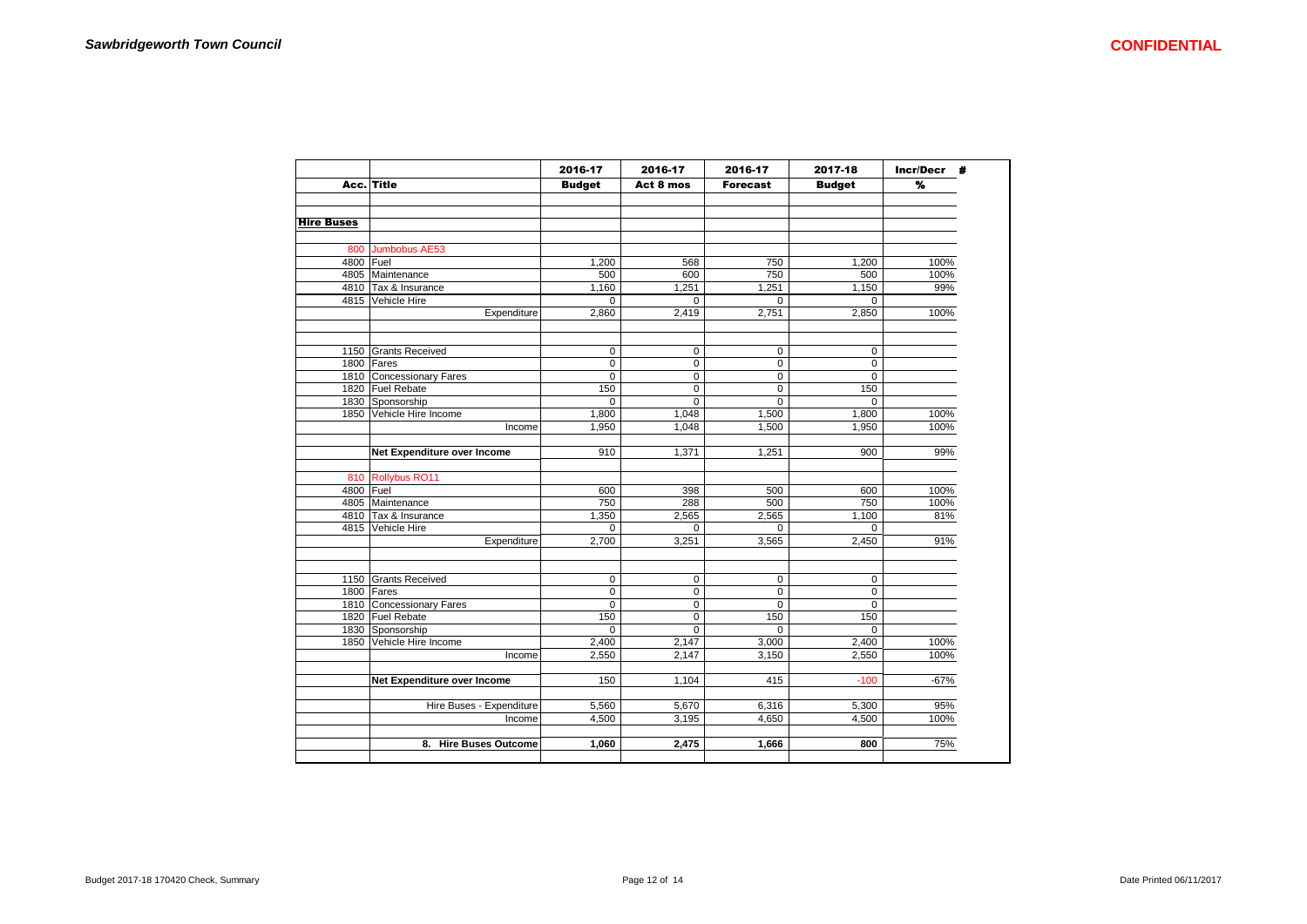|                 |                                  | 2016-17       | 2016-17     | 2016-17         | 2017-18       | Incr/Decr #<br>$\%$ |  |
|-----------------|----------------------------------|---------------|-------------|-----------------|---------------|---------------------|--|
|                 | Acc. Title                       | <b>Budget</b> | Act 8 mos   | <b>Forecast</b> | <b>Budget</b> |                     |  |
|                 |                                  |               |             |                 |               |                     |  |
| <b>Planning</b> |                                  |               |             |                 |               |                     |  |
|                 |                                  |               |             |                 |               |                     |  |
|                 | 900 Neighbourhood Plan           |               |             |                 |               |                     |  |
|                 | 4900 NP Costs                    | 24,000        | $\mathbf 0$ | 24,000          | 0             |                     |  |
|                 | Expenditure                      | 24,000        | 0           | 24,000          | 0             |                     |  |
| 1150            | <b>Grants Received</b>           | $\mathbf 0$   | 0           | $\mathbf 0$     | 0             |                     |  |
|                 | Income                           | $\mathbf 0$   | $\mathbf 0$ | 0               | 0             |                     |  |
|                 | Net Expenditure over Income      | 24,000        | $\mathbf 0$ | 24,000          | 0             |                     |  |
|                 |                                  |               |             |                 |               |                     |  |
| 910             | <b>Town Action Plan</b>          |               |             |                 |               |                     |  |
|                 | 4910 TAP Costs                   | 500           |             |                 | 500           | 100%                |  |
|                 | Expenditure                      | 500           | 0           | 0               | 500           | 100%                |  |
| 1150            | <b>Grants Received</b>           | $\pmb{0}$     | $\mathbf 0$ | $\mathbf 0$     | 0             |                     |  |
|                 | Income                           | $\mathbf 0$   | $\mathbf 0$ | 0               | 0             |                     |  |
|                 | Net Expenditure over Income      | 500           | $\mathbf 0$ | $\mathbf 0$     | 500           | 100%                |  |
|                 |                                  |               |             |                 |               |                     |  |
|                 | Planning - Expenditure<br>Income | 24,500<br>0   | $\mathbf 0$ | $\mathbf 0$     | 500<br>0      | 2%                  |  |
|                 |                                  |               |             |                 |               |                     |  |
|                 | 9. Planning Outcome              | 24,500        | 0           | 0               | 500           | 2%                  |  |
|                 |                                  |               |             |                 |               |                     |  |
|                 |                                  |               |             |                 |               |                     |  |